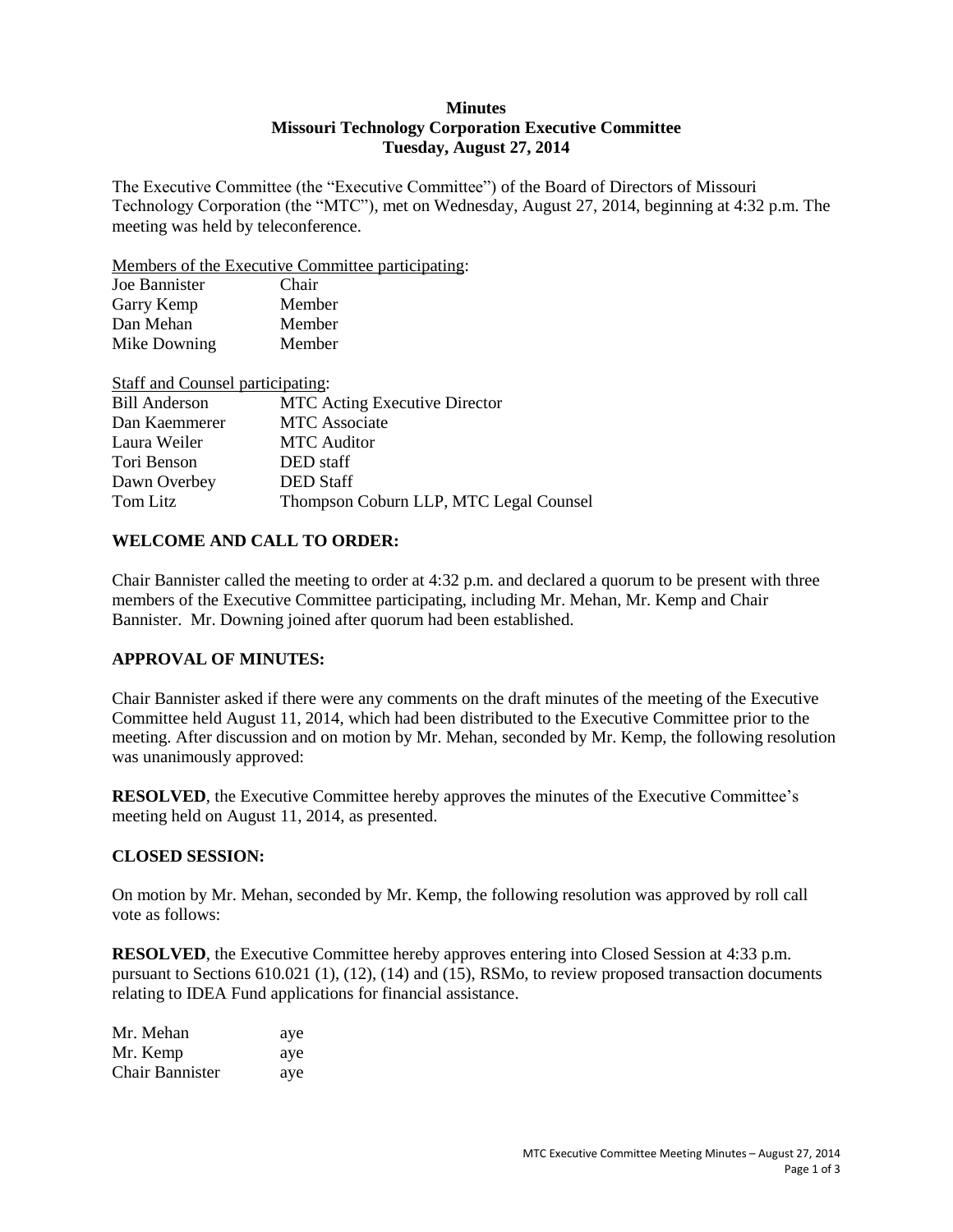On motion by Mr. Mehan, seconded by Mr. Kemp, the following resolution was approved by roll call vote as follows:

**RESOLVED**, the Executive Committee approves reconvening from Closed Session at 4:45 p.m.

| Mr. Mehan              | aye |
|------------------------|-----|
| Mr. Kemp               | aye |
| <b>Chair Bannister</b> | aye |
| Mr. Downing            | aye |

Chair Bannister reported that the Executive Committee took no action in the Closed Session after a discussion confined to the matters stated above. The Executive Committee continued its discussion in Open Session.

### **IDEA FUND TRANSACTION DOCUMENTS:**

On motion by Mr. Kemp, seconded by Mr. Mehan, the following resolutions were unanimously approved:

# **Traxxsson LLC**

**RESOLVED**, the Executive Committee on behalf of the MTC Board hereby approves the transaction documents for a convertible secured loan by MTC in an amount up to \$250,000 pursuant to Seed Capital Co-Investment Application 2013-06-003 (Traxxsson, LLC) in substantially the form presented;

**FURTHER RESOLVED**, the Executive Committee on behalf of the MTC Board hereby authorizes the MTC Acting Executive Director to execute and deliver on behalf of the MTC all documents relating to such loan on behalf of the MTC; and

**FURTHER RESOLVED**, the Executive Committee on behalf of the MTC Board hereby authorizes the MTC Acting Executive Director on behalf of the MTC to negotiate, amend, and approve any and all agreements, documents or instruments and to take such other actions as may be required or desirable in connection with, or in furtherance of such loan.

On motion by Mr. Mehan, seconded by Mr. Kemp, the following resolutions were unanimously approved:

#### **Dermelle, LLC**

**RESOLVED**, the Executive Committee on behalf of the MTC Board hereby approves the transaction documents for an investment by MTC in an amount of \$156,685.20 to purchase 1,044,568 Units of membership interest pursuant to the exercise of warrants issued by Dermelle LLC, pursuant to Venture Capital Co-Investment Application 2014-10-007 in substantially the form presented;

**FURTHER RESOLVED**, the Executive Committee on behalf of the MTC Board hereby authorizes the MTC Acting Executive Director to execute and deliver on behalf of the MTC all documents relating to such investment on behalf of the MTC; and

**FURTHER RESOLVED**, the Executive Committee on behalf of the MTC Board hereby authorizes the MTC Acting Executive Director on behalf of the MTC to negotiate, amend, and approve any and all agreements, documents or instruments and to take such other actions as may be required or desirable in connection with, or in furtherance of such investment.

On motion by Mr. Kemp, seconded by Mr. Mehan, the following resolutions were unanimously approved: